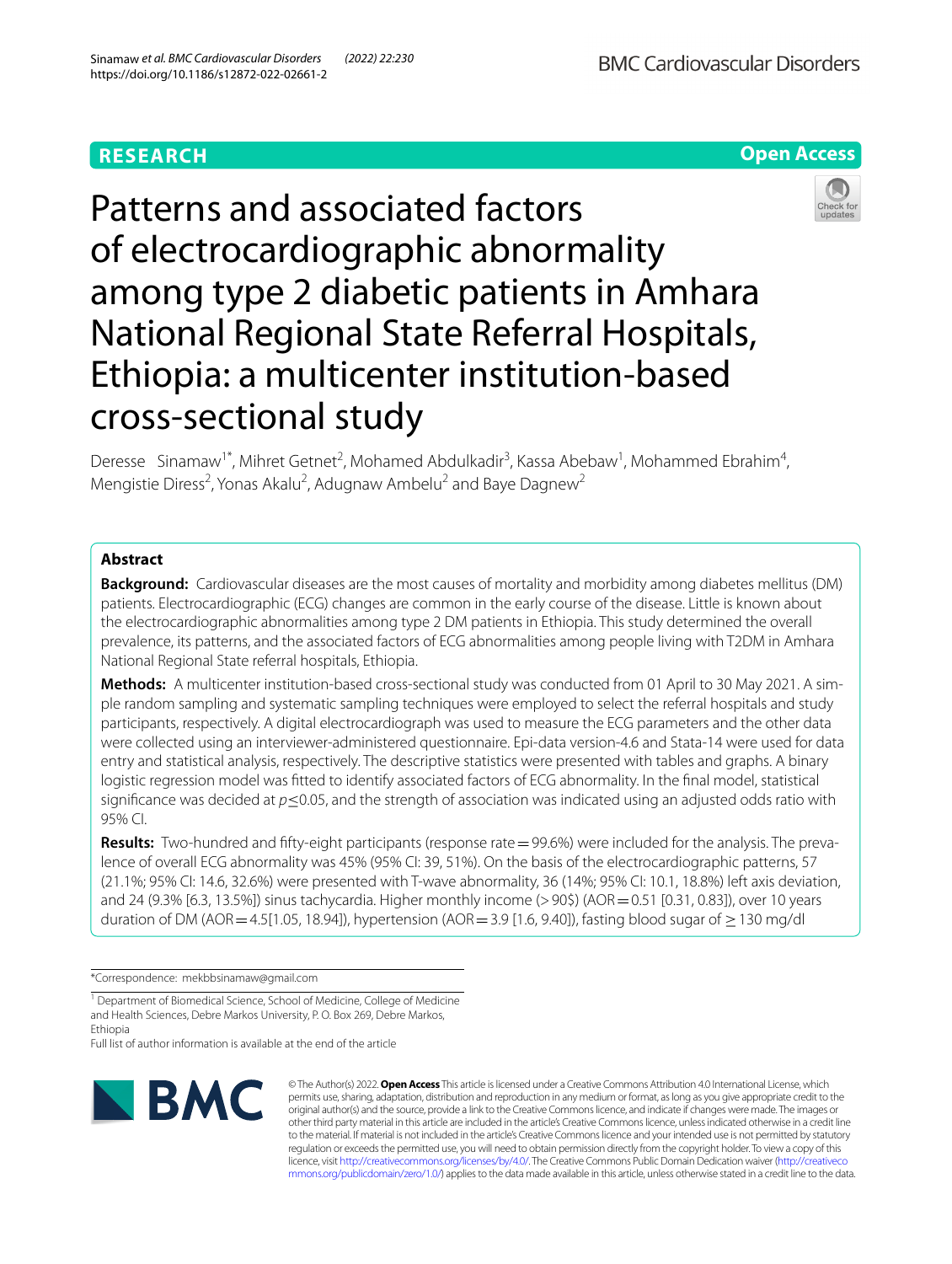$(AOR = 5.01[2.13, 12.20])$ , and overweight  $(AOR = 2.65[1.17, 5.98])$  were statistically significant factors of overall ECG abnormality.

**Conclusions:** Nearly, half of the participants had at least one ECG abnormality. Higher-income, prolonged disease duration, hypertension, higher fasting blood sugar, and overweight were signifcantly associated with ECG abnormality. The fndings of this study suggest the need to institute routine ECG screening for all T2DM patients to reduce ECG abnormalities and further complications.

**Keywords:** Electrocardiographic abnormalities, Types 2 diabetes mellitus, Ethiopia

## **Background**

Cardiovascular diseases (CVD) are the most prevalent causes of mortality and morbidity among people living with DM through micro-vascular and macro-vascular complications  $[1-4]$  $[1-4]$  $[1-4]$ . In people with DM, CVD is responsible for 24–30% of hospitalization and about one-third of deaths [[5\]](#page-10-2) from which coronary artery disease (CAD) accounts for 75–90% of deaths [[6\]](#page-10-3). Undiagnosed and long-lasting T2DM patients are at higher risk of microvascular diseases (Diabetic retinopathy, nephropathy, and neuropathy) and macro-vascular diseases i.e. coronary heart disease, peripheral vascular disease, cerebrovascular disease, and above 70% of T2DM patients die due to CVDs  $[3, 7, 8]$  $[3, 7, 8]$  $[3, 7, 8]$  $[3, 7, 8]$  $[3, 7, 8]$  $[3, 7, 8]$  $[3, 7, 8]$ . This cardiovascular complication is elevated in T2DM patients as a result of oxidative stress due to hyperglycemia, dyslipidemia, obesity, hypertension, and physical inactivity  $[8-12]$  $[8-12]$ .

Electrocardiographic changes appear early in the course of DM including sinus tachycardia, QTc prolongation, QT dispersion, heart rate variability, ST–T changes, and left ventricular hypertrophy [[13](#page-10-8), [14](#page-10-9)]. Globally, about 30% of asymptomatic T2DM patients showed ECG abnormalities [[14\]](#page-10-9). In a study on African-American T2DM patients, there was a 60% of ECG abnormality with QTc prolongation (25.5%), T wave changes (22%), LVH (18.5%), sinus tachycardia (15.5%), ischemic heart disease (9%), conduction defect (7%) and ST-T abnormalities (24.3%) [\[15](#page-10-10)]. ECG abnormalities among T2DM were 22% in Canada [\[16](#page-10-11)], and also in India, 52% of DM patients had ECG abnormalities with axis deviation (6%), chamber enlargement (6%), heart rate abnormalities (8%), bundle branch blocks (8%), and prolonged QT interval  $(8\%)$  [[17\]](#page-10-12). Though there is limited evidence of ECG abnormalities in Africa, a study in Senegal revealed a 20% prevalence of ECG abnormalities [[18](#page-10-13)].

ECG abnormality is associated with older age, male sex, smoking cigarette, higher BMI, higher fasting glucose, hypertension, and longer duration of DM [[15,](#page-10-10) [18](#page-10-13), [19\]](#page-10-14). A study in the USA showed that ECG abnormality in T2DM is associated with age, DM duration, and sex [\[15](#page-10-10)]. In the Netherlands, smoking cigarettes, obesity, fasting glucose greater than 126 mg/dl, and hypertension were signifcantly associated with ECG abnormalities [\[19](#page-10-14)]. In Senegal, higher ECG abnormalities were observed in females [[18\]](#page-10-13). In Nigeria, age and duration of DM were associated with ECG abnormalities [[20\]](#page-10-15). Moreover, a recently published article in Ethiopia (at Jimma Medical Center) showed DM duration above 10 years, being overweight, and not attending formal education were signifcantly associated with ECG abnormalities [\[21\]](#page-10-16).

Common measures that have been done to reduce cardiovascular complications were resting ECG examination every 3–5 years for the duration of diabetes>15 years,>40 years old, end-organ damage, and more than one cardiovascular disease risk factor [\[22\]](#page-10-17).

In Ethiopia, at Jimma Medical Center in Oromia Region, the prevalence of ECG abnormality was 61% among apparently healthy adult T2DM patients [\[21](#page-10-16)]. Nonetheless, this study was conducted only on healthy adult type 2 diabetic patients. Moreover, it didn't address common features of ECG abnormalities in T2DM, and there was no similar study conducted in Amhara Region. Therefore, this study aimed to assess the patterns of ECG abnormality and its associated factors among people living with T2DM in selected referral hospitals in Amhara Region.

### **Materials and methods**

## **Study setting, design, and period**

This study was conducted from April 01 to May 30, 2021, in selected referral hospitals in the Amhara region i.e. Bahir Dar Felege Hiwot referral Hospital, Debre Tabor referral Hospital, and Debre Markos Referral Hospital. In Amhara Region, seven referral hospitals provide comprehensive diabetic follow-up care. From these three hospitals were selected to conduct this study. First, Debre Markos referral hospital has provided comprehensive diabetic care services to an estimated catchment population size of more than 3.5 million. The diabetic follow-up clinic in Debre Markos Referral Hospital provides service from Monday to Friday for a total of more than 3840 type 2 DM patients currently attending follow-up at this Hospital. Second, Debre Tabor referral hospital is situated in South Gondar, which is 667 km away from Addis Ababa, and 102 km away from Bahir Dar. It provides diabetic care follow-up every day from Monday to Friday for a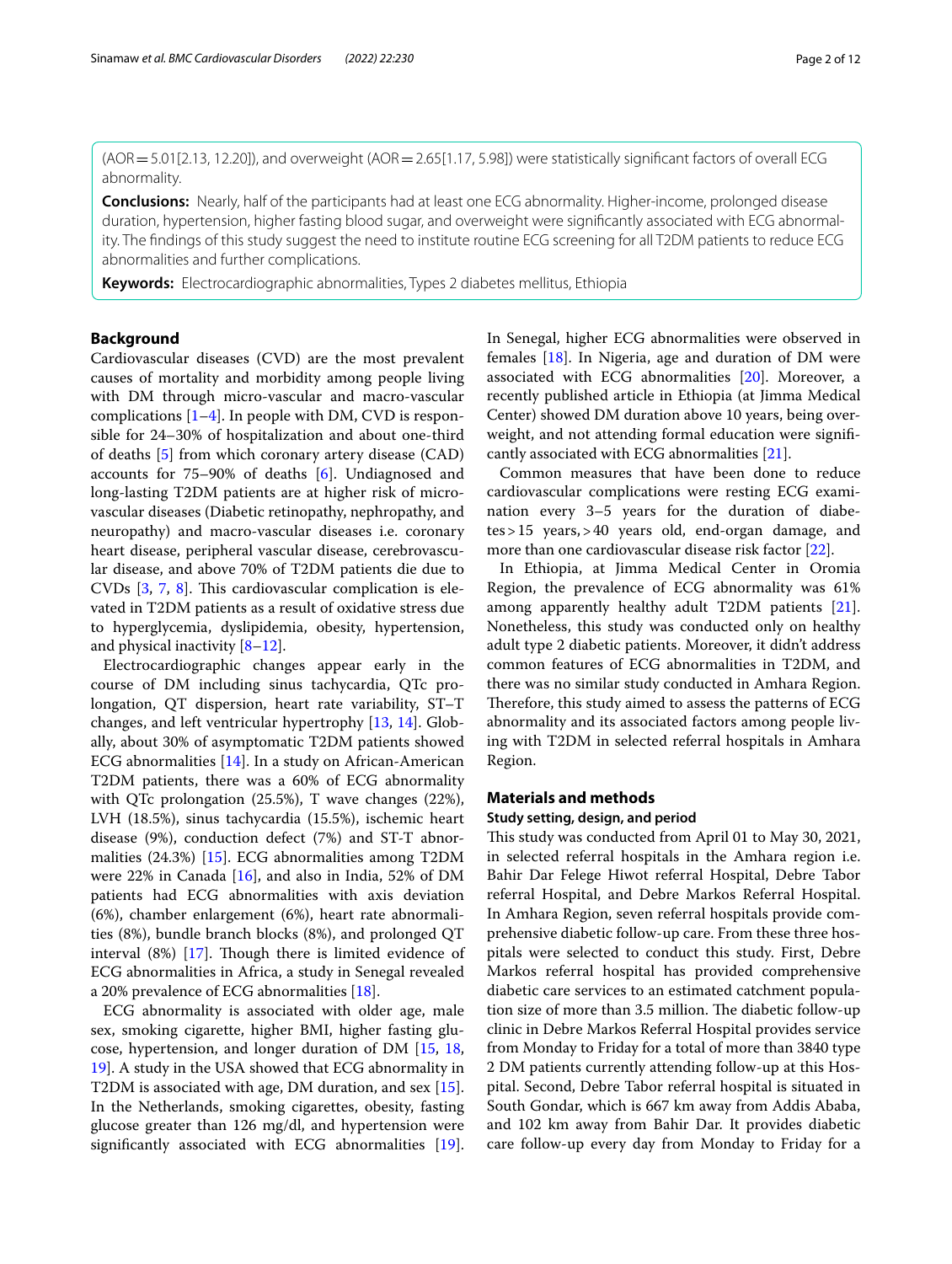total of 1634 T2DM patients. Lastly, Felege Hiwot Referral Hospital (FHRH) is found in Bahir Dar City, situated 565 km away from Addis Ababa, and provides comprehensive diabetic care services to an estimated catchment population size of 6 million. It, also, offers diabetic care follow-up every day from Monday to Friday for a total of 3312 T2DM patients.

#### **Population and eligibility criteria**

The source population was all T2DM patients, who had follow-up at the referral hospitals in Amhara National Regional State. The study population was all T2DM patients who came for a follow-up during the study period in the selected referral hospitals in Amhara National Regional State. All T2DM patients who were diagnosed with T2DM, 18 years old and over, and who came for follow-up during the study period were included in the study. However, T2DM patients with a known thyroid disorder and symptoms that suggest thyroid disorder, who were taking beta-blocker drugs, pregnant, and severely ill at the time of data collection were excluded.

### **Sample size determination and sampling technique**

The required sample size was determined using the single population proportion formula by taking an estimated prevalence of 20%  $(p=0.2)$  of ECG abnormality from the study conducted in Senegal [[18](#page-10-13)] with the assumption of 95% CI and 5% margin of error  $(d=0.05)$ . Then, by considering oversampling of 5% for unpredictable events, the fnal sample size was 259. To determine the sample size, we used proportions from a study conducted in Senegal. Because the study conducted in Jimma was published after this study data was collected. In this study, a simple random sampling technique was applied to select three out of seven referral hospitals in Amhara Region. Then, proportional allocation of samples was employed for each selected hospital based on the number of people living with T2DM. The study population in the selected referral hospitals was 1502. Finally, a systematic sampling technique was used to recruit each study participant from the selected referral hospitals after the Kth interval was determined for individual study participants (1502) to each selected hospital by using the formula:  $K = N/n$ :  $(640/110, 550/94, and 312/55=6)$ . Then, the starting point was 2, selected from 1–6 randomly by the lottery method. The next participant was selected every 6th interval from follow-up.

## **Operational/conceptual defnitions**

*The electrocardiographic alteration* was identified deviation of ECG pattern from normal sinus ECG pattern based on Minnesota ECG coding criteria [[23\]](#page-10-18).

*T wave abnormality* was identifed when T-wave is inverted, peaked, or fattened [[23\]](#page-10-18).

*Prolonged PR interval* was identifed when PR interval was greater than 0.2 s [\[23](#page-10-18)].

*A short PR interval means a* PR interval less than 0.12 s [\[23\]](#page-10-18).

*Prolonged QT Interval was recognized when the time* taken from the start of the Q wave to the end of the T wave; was normal (0.37–0.44 s), prolonged if takes  $> 0.0.4$  s [[23\]](#page-10-18).

*Short QT interval when* QT interval was < 0.37 s [[23\]](#page-10-18).

*ST-segment depression* is defned as 1mm below the baseline in I, aVL, V6 [[24\]](#page-10-19).

*ST-segment Elevation* is defned as 1mm above the baseline in I, aVL, V6 [[24\]](#page-10-19).

*Myocardial Infarction* is defned as ST-elevation > 1 mm, which is associated with multi-lead T wave inversion, while ST depression is the opposite lead [[37\]](#page-10-20).

*Ischemic heart disease* is defned as multi-lead STsegment depression  $> 1$  mm, and T wave inversion [[20\]](#page-10-15).

*Left atrial enlargement means P* wave duration  $> 0.12$  s in lead I and II with negative portion  $> 1$  mm in depth and 0.04 s in duration [[25\]](#page-10-21). Right atrial enlargement is defned as a tall > 2.5 mm P wave in limb leads [[25](#page-10-21)].

*Left ventricular hypertrophy*: Sokolow Lyon technique (sum of the amplitudes of S wave in V1 and R wave in V5 or  $V6 \geq 35$  mm) whether male or female and R wave  $>$  11 mm in lead aVL [\[25\]](#page-10-21).

*Right ventricular hypertrophy* is a right axis deviation of +  $110^0$  and more or dominant R wave in V1 > 7 mm tall [[25](#page-10-21)].

*Left axis deviation is from* −30° to −90° in leads I, II, III [[26\]](#page-10-22).

*The right axis deviation is from* 120° to −90° in leads I, II, and III [[27](#page-10-23)].

*Right bundle branch block* is defned as **a** wide QRS complex, secondary R' wave in lead V1 or V2, or wide S-wave in lead I, V5, and V6 [[27](#page-10-23)].

*Left bundle branch block* is wide QRS complex and deep S-wave in lead v1 and V2 [[27\]](#page-10-23).

*Left anterior fascicular block*: Abnormal left axis deviation in the absence of an inferior myocardial infarction or other causes of left axis deviation [\[27](#page-10-23)].

*Left posterior fascicular block* was defned as abnormal right axis deviation in the absence of an inferior myocardial infarction or other causes of right axis deviation [[27](#page-10-23)].

*The bi-fascicular block* was defined as the right bundle branch block and the left anterior or posterior fascicular block [\[27](#page-10-23)].

*Regular physical exercise* is defned as an adult doing moderate physical exercise 2–5 h per week [\[28](#page-10-24)].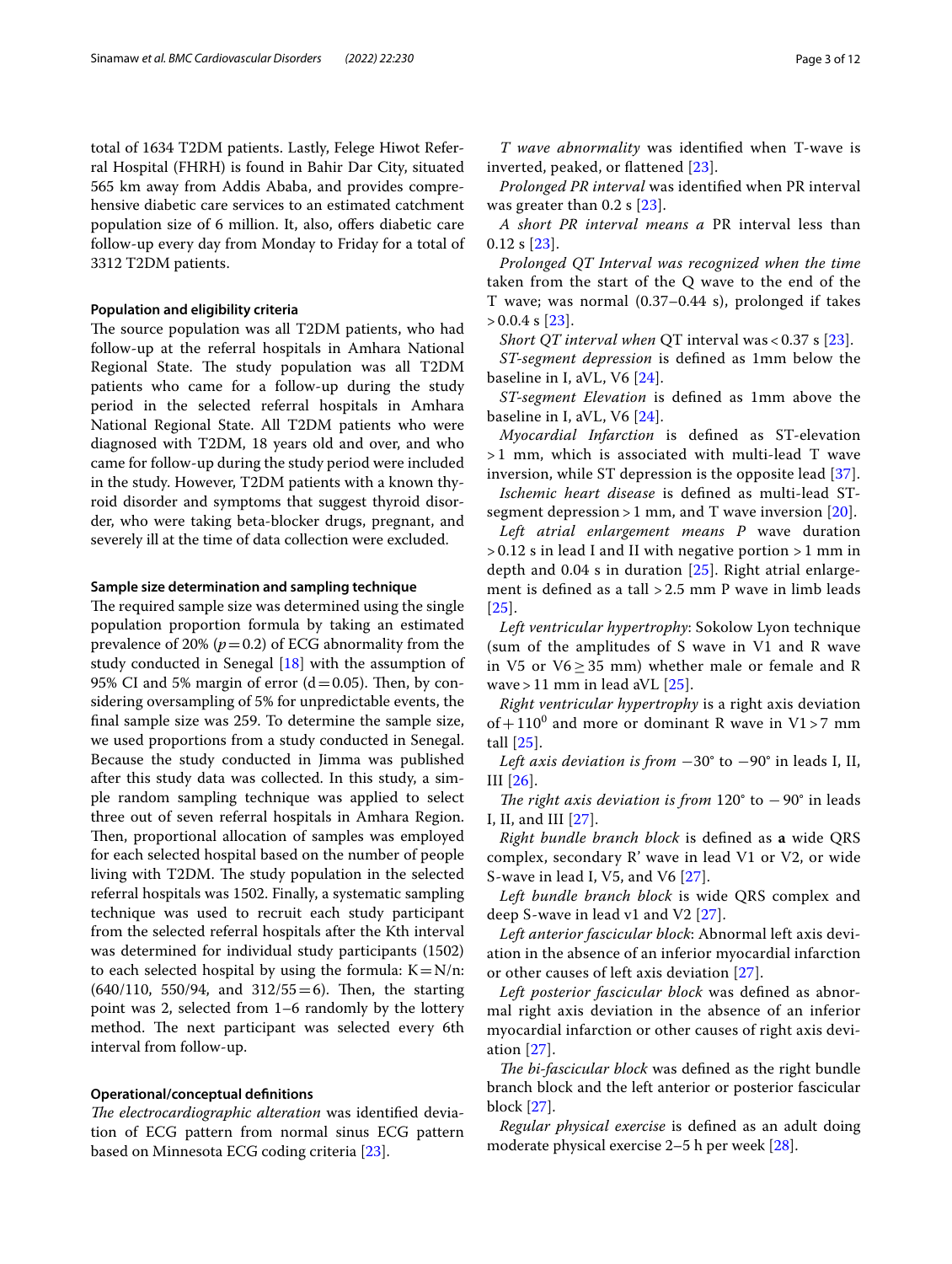*Higher-income* is defned as a person earning above 90 US dollars per month according to Ethiopian income distribution [[29\]](#page-10-25).

### **Data collection instruments and procedures**

The data were collected using an interviewer-administered structured questionnaire by using the World Health Organization (WHO) stepwise standard questionnaire comprising socio-demographic characteristics, anthropometric measurement, and clinical factors by one professional nurse and one supervisor (Nurse) after providing three days of training. We also used a digital electrocardiographic machine (CONTEC ECG1200G) for ECG parameters, blood pressure apparatus for blood pressure, weighing balance for weight, and height scales for height measurements. Electrocardiographic abnormalities-related questionnaires were adopted from previously published articles on ECG abnormalities among T2DM  $[15, 18, 19]$  $[15, 18, 19]$  $[15, 18, 19]$  $[15, 18, 19]$  $[15, 18, 19]$ . The ECG measurement was taken by a one trained person in ECG recording, and interpretation of its abnormality was done by a cardiologist.

## **Measurement variables**

#### **Electrocardiographic measurement**

The study used standard resting 12 lead digital electrocardiographic machines with the model (CONTEC ECG 1200G, made in China) with a paper speed of 25 mm per second calibrated on 1 mv = 10 mm,  $0.2$  s = 5 mm, where each large box and the small box represent 0.2 and 0.04 s respectively. Measurement was performed at a supine position with a 45-degree inclination after the patient had been asked to expose the chest region and remove electromagnetic objects on his/her body. And, orientation was given for the patients to stop speaking, move, and reduce breathing during ECG recording. Then, ten electrodes (4 limb electrodes at the right arm, left arm, and legs, and, 6 chest electrodes, V1-V6) were placed on the participant's arms, legs, and chest after the transparent gel was applied, yielding a total of 12 leads [\[23](#page-10-18)]. Finally, the Minnesota coding system was used to identify ECG tracings as having an abnormality [\[27\]](#page-10-23).

### **Anthropometric measurement**

The weight (kg) was taken with only light clothing to the nearest 0.1 kg by using body scale. Height (m) was taken to the nearest 0.1 cm with subjects standing erect without shoes or headgear by using a metric stadiometer. The body mass index (BMI) was calculated from the formula;  $\text{BMI} = \text{wt} / (\text{ht})^2$  (W = Weight in kg, H = Height in meters) [[30\]](#page-10-26).

### **Blood pressure measurement**

A standard sphygmomanometer blood pressure device was used to measure blood pressure in a relaxed sitting position on the left arm parallel to the heart by wearing an appropriately sized cuff without crossing the legs after 5 min of rest was given. Two consecutive BP measurements at a minimum interval of 5 min were obtained, and the average of the two measurements was taken.

#### **Data quality control**

To assure data quality, the questionnaire was pretested at Finote Selam General Hospital, Northwest Ethiopia. Three days of training were given to data collectors about the objective of the study, methods of data collection, and how to obtain information from those selected individuals. Moreover, during the data collection period, the data was reviewed and checked for completeness by the principal investigator and supervisor.

## **Study variables**

#### *Dependent variable*

Electrocardiographic abnormality (binary; dichotomized as Yes or No).

#### *Independent variables*

Age, sex, marital status, residence, educational status, occupation, income, history of heart disease, history of kidney disease, body mass index, fasting blood sugar, blood pressure, duration of diabetes, physical activity, cigarette smoking, khat chewing, type of drug for DM.

### **Data processing and analysis**

The collected data was checked for completeness and entered into Epi-data version 4.6 and then exported into Stata-14 for analysis. Descriptive statistics like mean, standard deviation (for continuous variables), and frequency with percentage were executed (for categorical variables) based on the nature of the data after checking normal distribution. Association between independent variables and ECG abnormalities was determined using binary logistic regression. Hosmer Lemeshow test was done to test model ftness (*p*>0.05). Firstly, a bivariable analysis was performed on each of the selected indicators for the dataset. Then, any variable of  $p < 0.2$  was entered into a multivariable regression analysis to identify variables that had a statistically signifcant association with ECG abnormalities ( $p \leq 0.05$ ). The strength of the association was determined by computing crude odds ratio (COR) and adjusted odds ratio (AOR) with a 95% CI.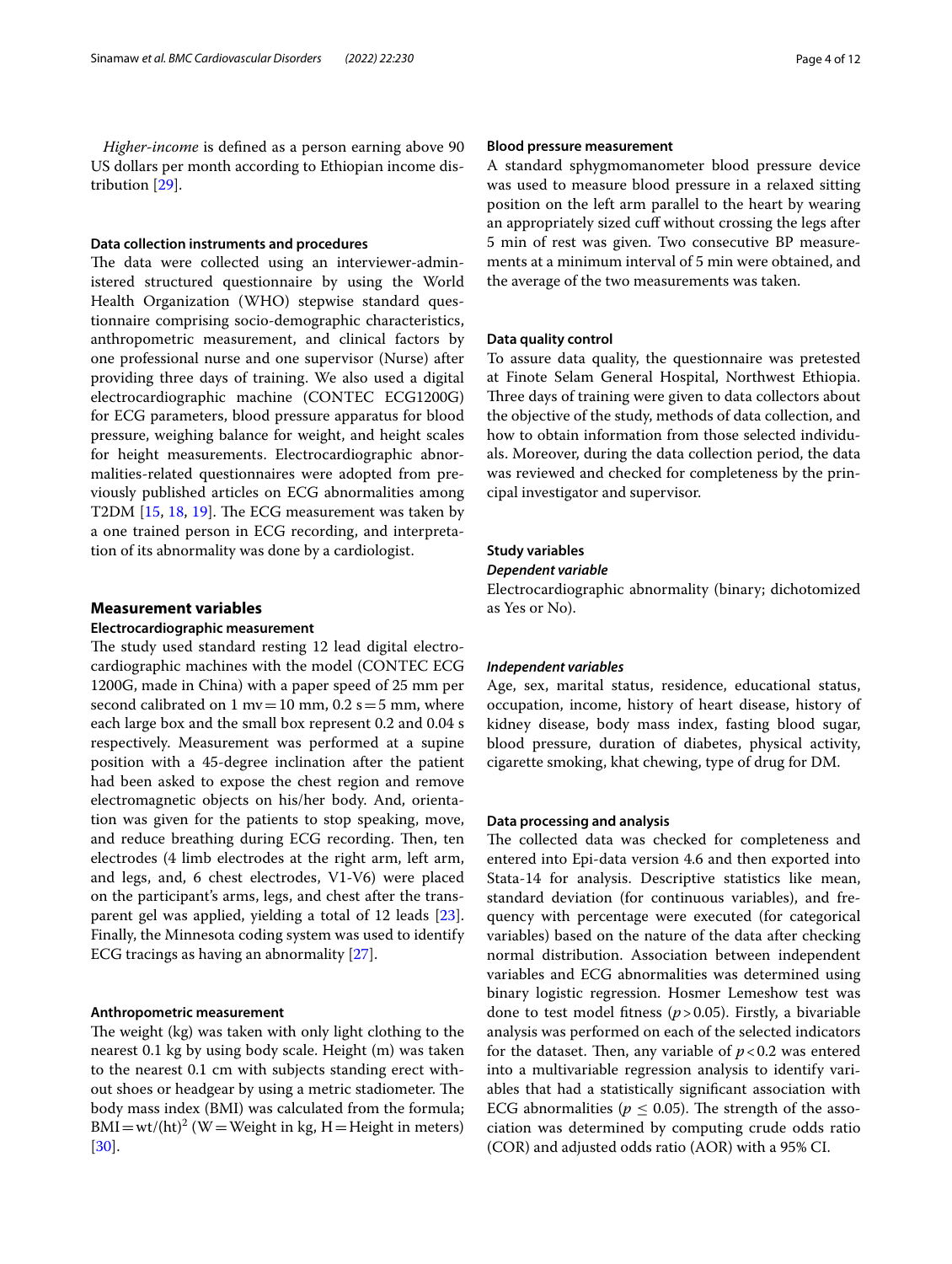## **Results**

## **Socio‑demographic and clinical characteristics of the participants**

In this study, a total of 258 (males=133) T2DM patients participated, making a 99.6% response rate. The mean age of the respondents was  $56.7(\pm 12.7, \text{ range}=28-80)$ years. The mean monthly income was  $$112.9 \ (\pm \ $65.6)$ (Table [1\)](#page-4-0), and the mean duration of DM was 6.6 ( $\pm$  5.24) years, ranging from 6 months to 25 years (Table [2](#page-5-0)). The mean fasting blood sugar was  $154.4 \pm 50.6$  mg/ dl. One hundred and nine (42.3%) of the respondents were hypertensive, and the mean body mass index (BM) was  $25.8 \pm 4$  kg/m<sup>2</sup>. Hypertension, BMI of 25 kg/  $\text{m}^2$  and above, and DM duration of above 10 years were associated with electrocardiographic abnormality in chi-square analysis. Moreover, there was a mean diference in age, FBS, duration of diabetes, and BMI between T2DM patients with ECG abnormality and without ECG abnormality.

## **Overall ECG abnormality and its patterns among T2DM**

The prevalence of overall ECG abnormality among people living with T2DM was 45% (95% CI: 39, 51%). In this study, the most commonly encountered ECG abnormalities were T-wave abnormalities 57 (21.1%), left axis deviation 36 (14%), sinus tachycardia 24 (9.3%), left anterior fascicular block 22 (8.5%), ST-segment depression 17 (6.6%), poor R-wave progression 17 (6.6%), frst-degree heart block 16 (6.2%), sinus bradycardia 13 (5%), prolonged QRS wave 12 (4.7%), possible myocardial ischemia 10 (3.9%), left bundle branch block 9 (3.5%), prolonged QT interval 8 (3.1%), possible myocardial infarction 8 (3.1%), LVH 7 (2.7%), and right bundle branch block 5  $(1.9\%)$ . The median PR interval of the study participants was  $0.17 + 0.024$  s (Table [3\)](#page-6-0).

## **Comparison of T wave abnormality and left axis deviation in T2DM with and without hypertension**

The magnitude of left axis deviation in the hypertensive diabetic patient was 8.6%, while in the non-hypertensive diabetic patient was 5.4% (Fig. [1\)](#page-7-0).

### **Associated factors of ECG abnormality in T2DM**

In the bivariable analyses at a 5% level of signifcance, ECG abnormality was associated with age, residence, marital status, educational status, occupation, income, body mass index, hypertension, duration of DM, fasting blood sugar, and type of DM treatment. On bivariable logistic regression, factors with *p* < 0.2 were entered into multivariable binary logistic regression. Accordingly,

<span id="page-4-0"></span>**Table 1** Socio-demographic characteristics of T2DM patients grouped by ECG abnormalities using chi-square and student t-test among selected Referral Hospitals in Amhara National Regional State, Ethiopia, 2021 (n=258)

| <b>Variables</b>          | <b>Categories</b>        | Total/mean (SD) (%) | <b>ECG abnormality</b> |            | $X^2$ /T-test p-value |
|---------------------------|--------------------------|---------------------|------------------------|------------|-----------------------|
|                           |                          |                     | Yes (%)                | No (%)     |                       |
| Sex                       | Male                     | 133 (51.60)         | 57(22.1)               | 76 (29.4)  | $p = 0.48$            |
|                           | Female                   | 125 (48.40)         | 59 (22.9)              | 66 (25.6)  |                       |
| Age (years)               | < 45                     | 69 (26.80)          | 5(1.90)                | 64 (24.80) | p < 0.001             |
|                           | $46 - 54$                | 46 (17.80)          | 21(8.20)               | 25 (9.70)  |                       |
|                           | $55 - 64$                | 66 (25.60)          | 35 (13.60)             | 31 (12.00) |                       |
|                           | >65                      | 77 (29.80)          | 55 (21.30)             | 22 (8.50)  |                       |
| Residence                 | Urban                    | 195 (75.58)         | 74 (28.7)              | 121(47)    | p < 0.001             |
|                           | Rural                    | 63 (24.42)          | 42(16.3)               | 21(8)      |                       |
| Current marital status    | Married                  | 188 (72.87)         | 74 (28.7)              | 114(44.2)  | $p \le 0.05$          |
|                           | Unmarried                | 70 (27.13)          | 42(16.3)               | 28 (10.8)  |                       |
| <b>Educational status</b> | No formal education      | 94 (36.43)          | 58 (22.5)              | 36(14)     | p < 0.001             |
|                           | $10$ and 2ndry education | 15(5.81)            | 8(3.1)                 | 7(2.7)     |                       |
|                           | College and above        | 149 (57.76)         | 50 (19.4)              | 99 (38.3)  |                       |
| Occupation                | Employed                 | 122 (47.29)         | 43 (16.7)              | 79 (30.6)  | p < 0.01              |
|                           | Unemployed               | 136 (52.71)         | 73 (28.3)              | 63 (24.4)  |                       |
| Income (USD)              | $<$ \$57.34              | 97 (32.60)          | 69 (26.7)              | 28 (10.9)  | p < 0.01              |
|                           | \$57.34-\$103.2          | 32 (12.40)          | 17(6.6)                | 15(5.8)    |                       |
|                           | $>$ \$103.2              | 129 (50.00)         | 30(11.6)               | 99 (38.4)  |                       |
| Regular exercise          | Yes                      | 42 (16.28)          | 7(2.7)                 | 35 (13.6)  | p < 0.001             |
|                           | No                       | 216 (83.72)         | 109 (42.2)             | 107(41.5)  |                       |
|                           |                          |                     |                        |            |                       |

*USD* United states Dollar, *SD* Standard deviation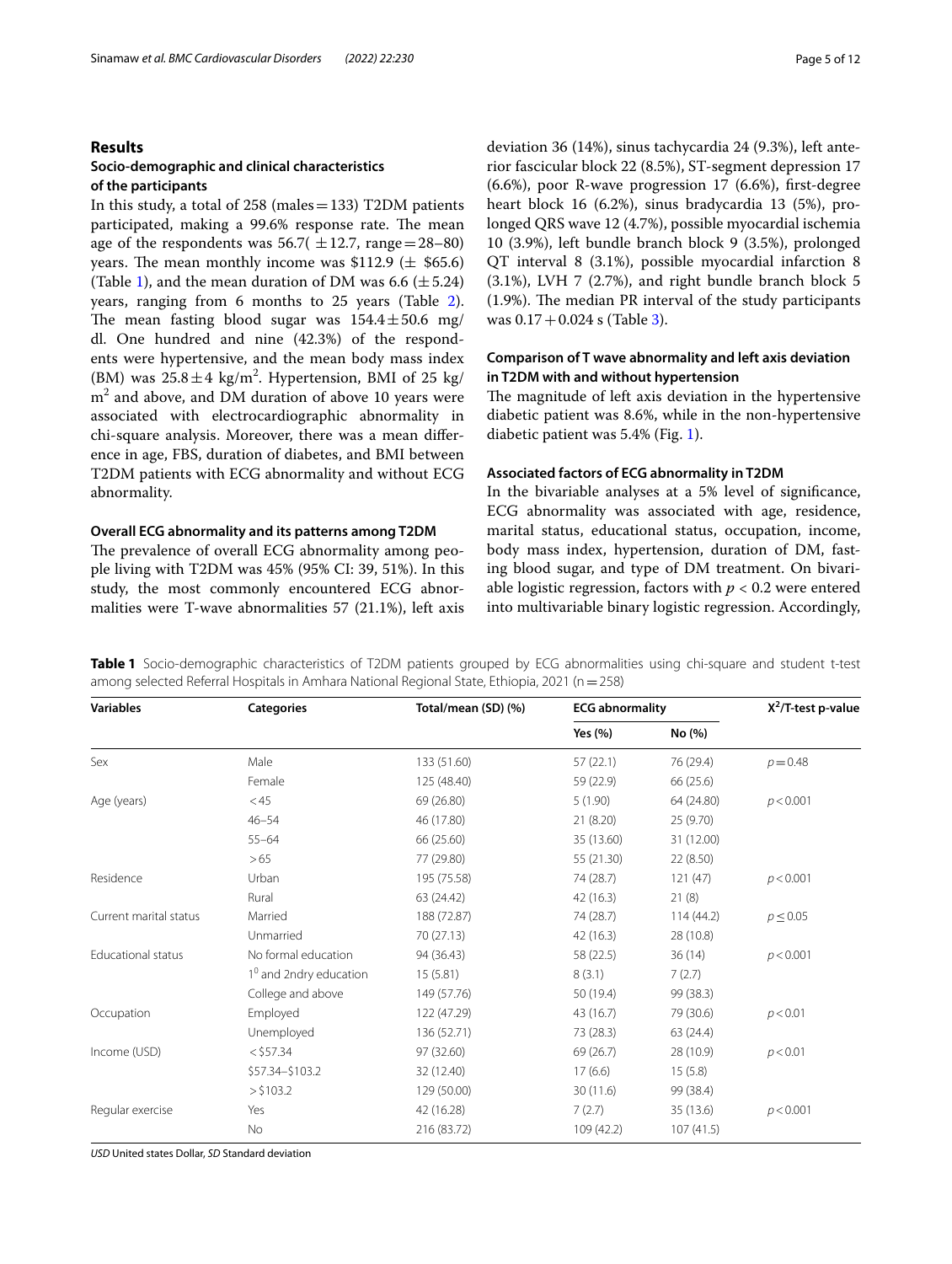<span id="page-5-0"></span>**Table 2** Clinical profle of T2DM patients grouped by ECG abnormalities using chi-square and student t-test, among selected Referral Hospitals in Amhara National Regional State, Ethiopia, 2021 (n=258)

| <b>Variables</b>          | <b>Categories</b> | Total/mean (SD) | <b>ECG abnormality</b> |            | $X^2$ /T-test ( <i>p</i> -value) |
|---------------------------|-------------------|-----------------|------------------------|------------|----------------------------------|
|                           |                   |                 | Yes (%)                | No (%)     |                                  |
| Duration of DM (years)    | < 2               | 73(28.2)        | 11(4.3)                | 62(24)     | p < 0.01                         |
|                           | $2 - 5$           | 64(24.8)        | 20(7.8)                | 44(17)     |                                  |
|                           | $6 - 10$          | 64(24.8)        | 39(15)                 | 25(9.7)    |                                  |
|                           | >10               | 57(22.0)        | 46(17)                 | 11(4.3)    |                                  |
| Type of DM drug           | No drug           | 12(4.6)         | 7(2.7)                 | 5(1.9)     | p < 0.001                        |
|                           | Oral only         | 207(80.2)       | 99(38.4)               | 108(.41.9) |                                  |
|                           | Insulin only      | 28(10.9)        | 6(2.3)                 | 22(8.6)    |                                  |
|                           | Oral and insulin  | 11(4.3)         | 6(2.3)                 | 5(1.9)     |                                  |
| History of kidney disease | Yes               | 13(5.04)        | 11(4.3)                | 2(0.7)     | p < 0.01                         |
|                           | <b>No</b>         | 245(94.96)      | 105(40.7)              | 140(54.3)  |                                  |
| <b>FBS</b>                | $<$ 130 mg/dl     | 98(37.98)       | 14(5.4)                | 84(32.6)   | p < 0.001                        |
|                           | $\geq$ 130 mg/dl  | 160(62.02)      | 102(39.5)              | 58(22.5)   |                                  |
| Hypertension              | Yes               | 109(42.25)      | 84(32.6)               | 25(9.7)    | p < 0.001                        |
|                           | No                | 149(57.75)      | 32(12.4)               | 117(45.3)  |                                  |
| BMI ( $kg/m2$ )           | < 25              | 133(51.55)      | 32(12.4)               | 101(39.1)  | p < 0.001                        |
|                           | 25 and above      | 125(48.45)      | 84(32.6)               | 41(15.9)   |                                  |

*BMI* body mass index, *FBS* fasting blood sugar, *DM* diabetes mellitus, *SD* standard deviation

from socio-demographic factors, income was statistically signifcant with the development of ECG abnormality. The odds of developing ECG abnormality with a oneunit increase in income were reduced by 51%. Compared to those with below 2 years DM duration, those T2DM patients who had a DM duration of over 1 year were 4.5 times (AOR = 4.5, 95% CI; 1.05–18.94) more likely to develop ECG abnormality. T2DM patients who had a BMI of  $\geq 25 \text{ kg/m}^2$  were 2.65 times (AOR = 2.65, 95%) CI; 1.17–5.98) more likely to have ECG abnormalities than those with a BMI of  $<$  25 kg/m2. The odds of ECG abnormality in fasting blood sugar of  $\geq 130$ mg/dl was 5.01 times (AOR = 5.01, 95% CI; 2.13–12.20) higher than those who had a fasting blood sugar of  $<$  130 mg/dl. Those who had hypertension were 3.9 times  $(AOR = 1.29, 95\%)$ CI; 1.6–9.4) more likely to acquire ECG abnormality compared to their counterparts (Table [4](#page-8-0)).

### **Discussion**

This study determined the patterns, and the overall prevalence of ECG abnormality, and identifed its associated factors. The most common patterns of ECG abnormalities were T wave abnormalities followed by left axis deviation, sinus tachycardia, and left ventricular hypertrophy. The prevalence of ECG abnormality among this study participants was 45% which is consistent with studies in Spain (43%)  $[31]$ , and Nigeria (40%)  $[32]$  $[32]$  $[32]$ . This prevalence of ECG abnormalities may be a result of the physiological condition of oxidative stress due to low glycemic control, obesity, dyslipidemia, insulin resistance, hypertension, and physical inactivity. Then, oxidative stress leads to protein kinase C signaling impairment and increased advanced glycation end products (AGE) that cause vasoconstriction, arterial infammation, thrombosis, and atherogenesis, resulting in ECG abnormality  $[9-11]$  $[9-11]$ .

However, the prevalence of this study was higher than the study done in Canada  $(22%)$  [\[16\]](#page-10-11), Senegal  $(20%)$  [\[18](#page-10-13)], Netherlands (29.1%) [\[31](#page-10-27)], and North India 26% [\[33\]](#page-10-31). The reason for this diference might be due to lower ECG screening practice for T2DM patients having cardiovascular risks, like duration of DM above 15 years, above 40 years old, smoking, hypertension, and obesity [\[22](#page-10-17)]. Another reason might be due to failure of early detection of DM, poor medication adherence, suboptimal glycemic control, inappropriate dietary habits, and low level of regular physical activity [[34\]](#page-10-32). On the contrary, the prevalence of ECG abnormality in this study was lower than in the previous studies in the USA at 60% [\[15](#page-10-10)], and in India at 52%  $[17]$  $[17]$ . This difference might be due to socioeconomic variations [\[35\]](#page-10-33). Moreover, this study was lower than the recently published study in Jimma medical center (Ethiopia  $(61%)$  [\[21](#page-10-16)]. For that discrepancy, cultural and lifestyle diferences could be accountable in that person living in Jimma, Ethiopia could use substances (Khat endemic area) which would afect the health conditions.

The most commonly encountered ECG abnormality in this study was T-wave abnormality (21.1%), which is supported by previous studies in the USA  $[15]$  $[15]$ , Nigeria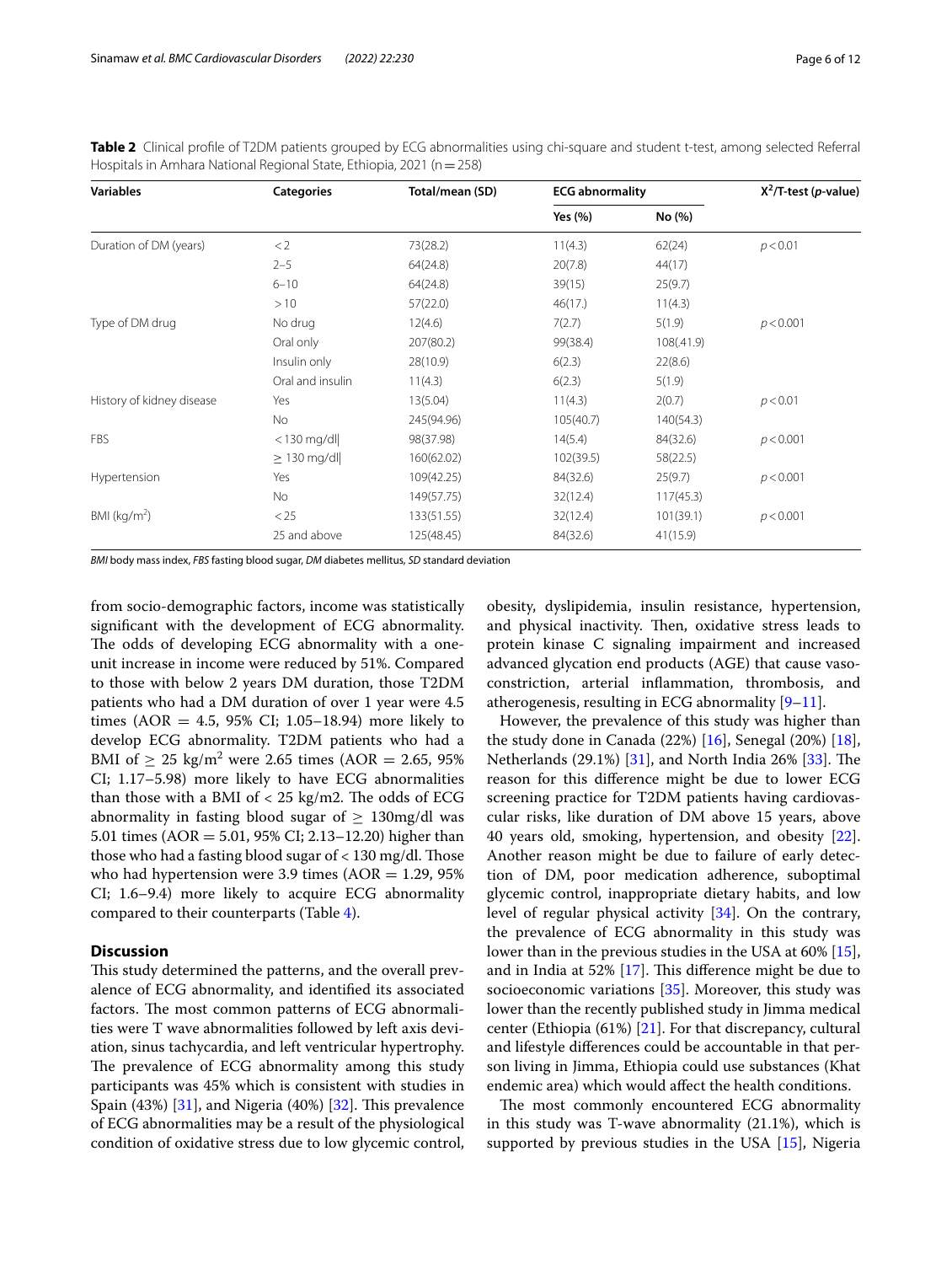<span id="page-6-0"></span>**Table 3** Patterns of ECG abnormalities among T2DM in selected Referral Hospitals in Amhara National Regional State, Ethiopia, 2021  $(n=258)$ 

| <b>Variables</b>             | Category             | Frequency/mean | Percent (%) (95% CI) |
|------------------------------|----------------------|----------------|----------------------|
| ECG abnormality              | Abnormal             | 116            | 44.96 (39, 51)       |
|                              | Normal               | 142            | 55.04 (48.9, 61)     |
| Heart rate pattern           | Normal               | 221            | 85.66 (80.8, 89.5)   |
|                              | Bradycardia          | 13             | 5.04(2.9, 8.5)       |
|                              | Tachycardia          | 24             | 9.30 (6.3, 13.5)     |
| Arrhythmia                   | Present              | 38             | 14.73 (10.9, 19.6)   |
|                              | Absent               | 220            | 85.27 (80.4, 89.1)   |
| Types of arrhythmia          | Atrial flutter       | 9              | 33.3 (17.5, 54.0)    |
|                              | Atrial fibrillation  | 14             | 51.9 (32.5, 70.1)    |
|                              | <b>PVCs</b>          | $\overline{4}$ | 14.8 (5.3, 35)       |
| P wave duration              | Normal               | 255            | 98.84 (96.4, 99.6)   |
|                              | Short                | $\mathbf{1}$   | 0.39(0.05, 2.7)      |
|                              | Prolonged            | $\overline{2}$ | 0.78(0.1, 3.0)       |
| T wave abnormality           | Normal               | 199            | 77.13 (72.8, 82.9)   |
|                              | Inverted             | 38             | 14.73 (10.9, 19.6)   |
|                              | Flattened            | 15             | 5.81(3.2, 9.0)       |
|                              | Peaked               | $\overline{4}$ | 1.55(0.5, 4.0)       |
| QRS wave duration            | Normal               | 242            | 93.80 (91.0, 96.8)   |
|                              | Short                | $\overline{4}$ | 1.55(0.4, 3.6)       |
|                              | Prolonged            | 12             | 4.65 (2.4, 7.6)      |
| R wave progression           | Normal               | 241            | 93.4 (91.1, 97.2)    |
|                              | Poor                 | 17             | $6.6$ (3.2, 8.4)     |
| PR interval                  | Normal               | 242            | 93.80 (90, 96)       |
|                              | Prolonged            | 16             | 6.20 (3.8, 9.9)      |
| QT interval                  | Normal               | 246            | 95.35 (92, 97)       |
|                              | Short                | $\overline{4}$ | 1.55(0.5, 4.0)       |
|                              | Prolonged            | 8              | 3.10(1.6, 6.10)      |
| ST-segment                   | Normal               | 240            | 93.02 (89, 95.6)     |
|                              | Depressed            | 17             | 6.59 (4.1, 10.4)     |
|                              | Elevated             | $\mathbf{1}$   | 0.39(0.05, 2.7)      |
| Left atrial hypertrophy      | Yes                  | $\overline{2}$ | 0.78(0.2, 3.1)       |
|                              | No                   | 256            | 99.22 (97.99.8)      |
| RAH                          | Yes                  | $\overline{3}$ | 1.2(0.3, 3.6)        |
|                              | No                   | 255            | 98.8 (96.4, 99.6)    |
| LVH                          | Yes                  | $\overline{7}$ | 2.71 (1.3, 5.6)      |
|                              | No                   | 251            | 97.29 (94.4, 98.7)   |
| <b>RVH</b>                   | Yes                  | $\mathbf{1}$   | 0.39(0.05, 2.7)      |
|                              | No                   | 257            | 99.61 (97.0, 99.9)   |
| Possible myocardial ischemia | Yes                  | $10$           | 3.88(2.1, 7.0)       |
|                              | No                   | 248            | 96.12 (93, 98)       |
| Possible MI                  | Yes                  | 8              | 3.10(1.6, 6.1)       |
|                              | No                   | 250            | 96.90 (93.9, 98.4)   |
| Axis deviation               | Normal               | 220            | 85.27 (80, 89)       |
|                              | Left axis deviation  | 36             | 13.95 (10.1, 18.8)   |
|                              | Right axis deviation | $\overline{2}$ | 0.78(0.2, 31)        |
| Bundle branch block          | No.                  | 244            | 94.57 (91, 96.8)     |
|                              | RBBB                 | 5              | 1.94(0.8, 4.6)       |
|                              | LBBB                 | 9              | 3.49 (1.8, 6.6)      |
| Fascicular block             | No                   | 232            | 89.92 (85.6, 93)     |
|                              | LAFB                 | 22             | 8.53 (5.7, 12.6)     |
|                              | LPFB                 | 1              | 0.39(0.05, 2.7)      |
|                              | <b>BIFB</b>          | 3              | 1.16(0,4,3.6)        |
|                              |                      |                |                      |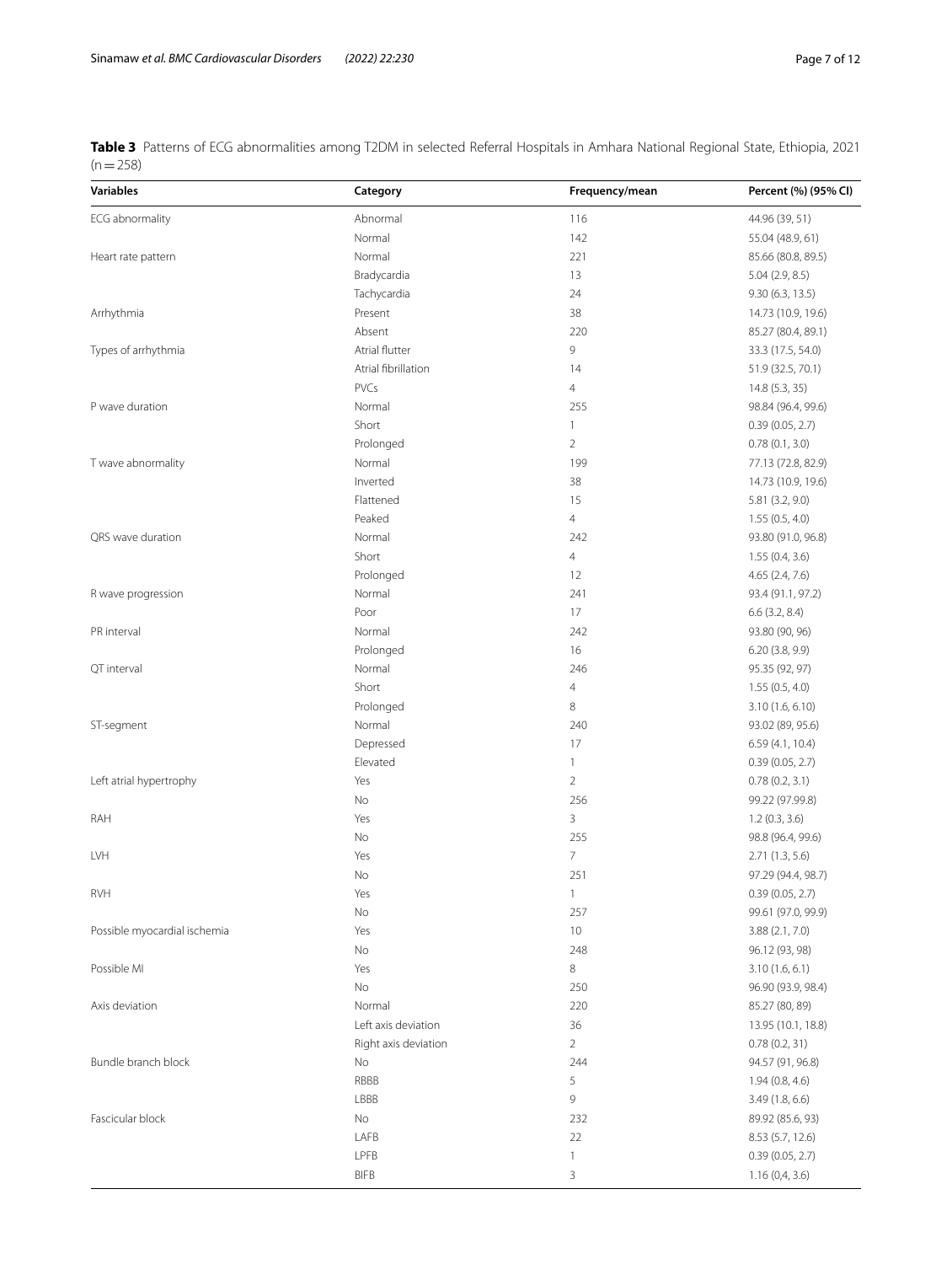### **Table 3** (continued)

*LVH* left ventricular hypertrophy, *RAH* right atrial hypertrophy, *RVH* right ventricular hypertrophy, *RBBB* right bundle branch block, *LBBB* left bundle branch block, *SD* standard deviation, *PVCs* premature ventricular contractions, *LAFB* left anterior fascicular block, *LPFB* left posterior fascicular block, *BIFB* bi-fascicular bock, *MI* myocardial infarction



<span id="page-7-0"></span> $[20, 36]$  $[20, 36]$  $[20, 36]$  $[20, 36]$  $[20, 36]$ , and India  $[17]$  $[17]$ . The possible cause of the T-wave abnormality might be due to cardiac autonomic neuropathy (CAN) which damages autonomic nerves that innervate blood vessels and the heart resulting in resting tachycardia, silent myocardial infarction, and exercise intolerance  $[37, 38]$  $[37, 38]$  $[37, 38]$  $[37, 38]$ . The second prevalent ECG abnormality was left axis deviation (14%). Similar reports were observed in the USA [\[15\]](#page-10-10), Senegal [\[18](#page-10-13)], and India [\[17](#page-10-12)]. This may result from the left ventricular enlargement, left bundle branch block, myocardial infarction, and obesityinduced ventricular position change  $[37, 38]$  $[37, 38]$  $[37, 38]$  $[37, 38]$ . The third most ECG abnormality was sinus tachycardia (9.3%), which was consistent with a study done in the USA [\[15](#page-10-10)], Nigeria  $[20, 36]$  $[20, 36]$  $[20, 36]$ , and India  $[17]$  $[17]$ . This result might be due to cardiac autonomic neuropathy which afects the sympathetic and parasympathetic nerves that control the heart rate [[37,](#page-10-20) [38\]](#page-10-35).

We fnally identifed the associated factors of overall ECG abnormality in T2DM patients. Income, duration of DM, hypertension, fasting blood sugar, and BMI were factors signifcantly associated with ECG abnormality. A one \$ increase in income reduces ECG abnormality by 51%. Though no previous study was conducted to show this association, the reason for this relationship might be due to increasing self-glucose monitoring practice by easily accessing the glucose monitoring materials [\[35](#page-10-33)], whereas those with low income may not have access to do so. The other reason might be due to increasing health care service receiving practice and the ability to have diet modifcations [\[35](#page-10-33)].

Compared to T2DM patients who had DM duration below 2 years, those who had DM duration of over 10 years had 4.5 times more likely to develop ECG abnormality. This was supported by previous studies in the USA [[15\]](#page-10-10), Netherlands [\[19\]](#page-10-14), India [\[33](#page-10-31)], Sub-Saharan Africa  $[39]$  $[39]$ , Nigeria  $[20]$  $[20]$  $[20]$ , and Ethiopia  $[21]$  $[21]$ . The reason for this result might be due to an overtime increase in blood sugar that can damage the blood vessels and the nerves that control the heart. The other reason might be due to DM-induced high blood pressure increases the force of blood through arteries and can damage artery walls. Moreover, too much cholesterol and triglyceride can form plaque resulting in the hardening of arterial walls [[40\]](#page-10-37) which can finally lead to ECG changes.

The odd of ECG abnormality among T2DM with hypertensive patients was 3.9 times higher than T2DM patients with no hypertension. This was consistent with the studies done in the USA [\[41](#page-10-38)], Netherlands [\[19\]](#page-10-14), Spain [[31\]](#page-10-27), Sub-Saharan Africa [[39](#page-10-36)], and Senegal [[18](#page-10-13)]. This might be due to left ventricular hypertrophy as a result of higher resistance to pumping of the heart since high blood pressure enhances the peripheral vascular resistance and left ventricular afterload, and prolonged exposure to high load leads to volume and pressure-mediated structural remodeling of the left ventricle [[42\]](#page-10-39). On the other hand, hypertension leads to reduce blood supply to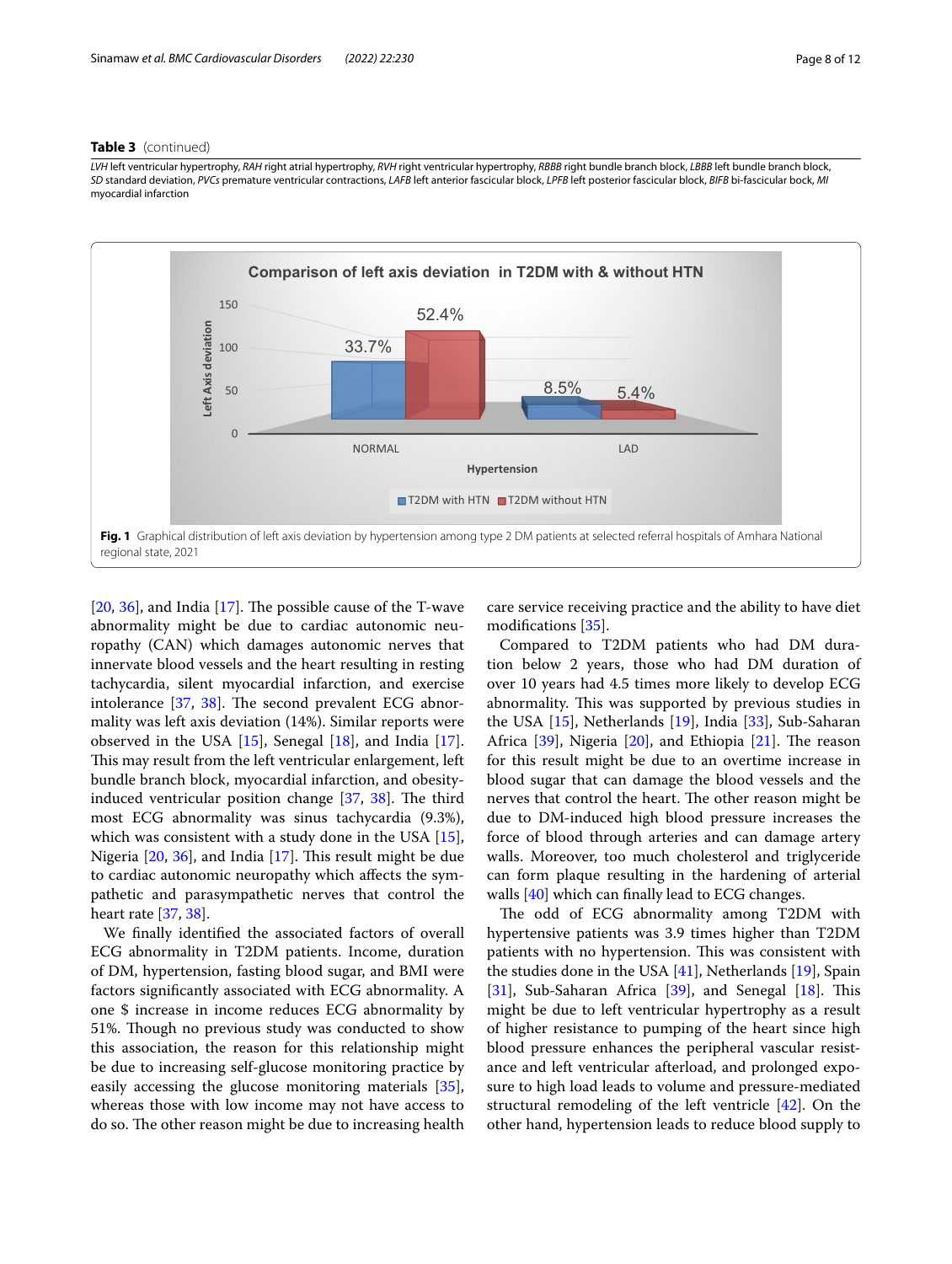<span id="page-8-0"></span>**Table 4** Sociodemographic and clinical covariates in bivariable and multivariable binary logistic regression analysis among T2DM in selected Referral Hospitals in Amhara Region, Ethiopia, 2021 (n=258)

| Variables                         | <b>ECG abnormality</b> |               | COR (95% CI)       | AOR (95% CI)          |
|-----------------------------------|------------------------|---------------|--------------------|-----------------------|
|                                   | Yes (%)                | No (%)        |                    |                       |
| Age in years                      | 63.6±9.8               | $51 \pm 12.2$ | 1.10 (1.07, 1.12)  | 1.02 (0.98, 1.07)     |
| Residence                         |                        |               |                    |                       |
| Urban                             | 74 (37.9)              | 121 (62.1)    | $\mathbf{1}$       | $\mathbf{1}$          |
| Rural                             | 42 (66.7)              | 21 (33.3)     | 3.27 (1.80, 5.95)  | 2.76 (0.991, 7.68)    |
| Current marital status            |                        |               |                    |                       |
| Married                           | 74 (39.4)              | 114(60.6)     | $\mathbf{1}$       | $\mathbf{1}$          |
| Unmarried                         | 42 (60)                | 28 (40)       | 2.31 (1.32, 4.05)  | 0.55(0.20, 1.53)      |
| <b>Educational status</b>         |                        |               |                    |                       |
| No formal education               | 58 (61.7)              | 36 (38.3)     | 3.19 (1.86, 5.46)  | 0.96(0.24, 3.87)      |
| 1 <sup>0</sup> and 2nd education  | 8(53.3)                | 7(46.7)       | 2.26 (0.78, 6.60)  | 3.50 (0.67, 18.20)    |
| College and above                 | 50 (33.6)              | 99 (66.4)     | 1                  | $\mathbf{1}$          |
| Monthly income in USD             |                        |               |                    |                       |
| $< 50$ \$                         | 69 (71.1)              | 28 (28.9)     | 1                  | $\mathbf{1}$          |
| 50-90\$                           | 17(53.1)               | 15 (46.9)     | 0.46(0.2, 1.04)    | $0.25(0.08 - 0.43)$   |
| $>90$ \$                          | 30 (23.3)              | 99 (76.7)     | 0.12(0.07, 0.22)   | $0.51$ [0.31, 0.83])* |
| Monthly income in USD             | \$82±56                | \$137±6       | 0.35(0.26, 0.47)   | $0.41(0.31, 0.83)$ *  |
| Occupation                        |                        |               |                    |                       |
| Employed                          | 43 (35.2)              | 79 (64.8)     | 1                  | $\mathbf{1}$          |
| Unemployed                        | 73 (53.7)              | 63 (46.3)     | 2.13 (1.29, 3.52)  | 0.58(0.17, 2.00)      |
| Regular exercise                  |                        |               |                    |                       |
| Yes                               | 7(16.7)                | 35 (83.3)     | 1                  | $\mathbf{1}$          |
| No                                | 109 (50.5)             | 107 (49.5)    | 5.09 (2.17,11.97)  | 0.97 (0.29, 3.30)     |
| Duration of DM in (years)         |                        |               |                    |                       |
| $<$ 2                             | 11(15.1)               | 62 (84.9)     | 1                  | $\mathbf{1}$          |
| $2 - 5$                           | 20 (31.3)              | 44 (68.7)     | 2.56 (1.12, 5.88)  | 3.05 (0.93, 9.96)     |
| $6 - 10$                          | 39 (60.9)              | 25 (39.1)     | 8.79 (3.89, 19.85) | 2.42 (0.93, 9.96)     |
| >10                               | 46 (80.7)              | 11(19.3)      | 23.6 (9.4, 59.06)  | 4.5 (1.05, 18.94)*    |
| Body mass index kg/m <sup>2</sup> |                        |               |                    |                       |
| < 25                              | 32 (24.1)              | 101 (75.9)    | 1                  | $\mathbf{1}$          |
| 25 and above                      | 84 (67.2)              | 41 (32.8)     | 6.5 (3.75, 11.16)  | 2.65 (1.17, 5.98)**   |
| Type of DM drug                   |                        |               |                    |                       |
| No medication                     | 7(58.3)                | 5(41.7)       | 1                  | $\mathbf{1}$          |
| Oral only                         | 99 (47.8)              | 108 (52.2)    | 0.15(0.02, 1.23)   | 0.07 (0.002, 1.88)    |
| Insulin only                      | 6(21.4)                | 22 (78.6)     | 0.05 (0.005, 0.45) | 0.04(0.001, 1.31)     |
| Oral and insulin                  | 6(54.5)                | 5(45.5)       | 0.17(0.009, 2.98)  | 0.04 (0.0006, 2.56)   |
| FBS                               |                        |               |                    |                       |
| <130 mg/dl                        | 14 (14.3)              | 84 (85.7)     | 1                  | $\mathbf{1}$          |
| $\geq$ 130 mg/dl                  | 102 (63.8)             | 58 (36.2)     | 10.6 (5.50, 20.24) | 5.01 (2.13, 12.20)*** |
| HTN                               |                        |               |                    |                       |
| Yes                               | 84 (77.1)              | 25 (22.9)     | 12.3 (6.79 22.24)  | $3.9(1.6, 9.40)$ **   |
| No                                | 32 (21.5)              | 117 (79.5)    | 1                  | $\mathbf{1}$          |

*HTN* hypertension, *FBS* fasting blood sugar, *ISH* isolated systolic hypertension, 1 = constant

Hosmer Lemeshow Goodness of fit  $p=0.31$ 

\**p*<0.05, \*\**p*<0.01, \*\*\**p*=0.001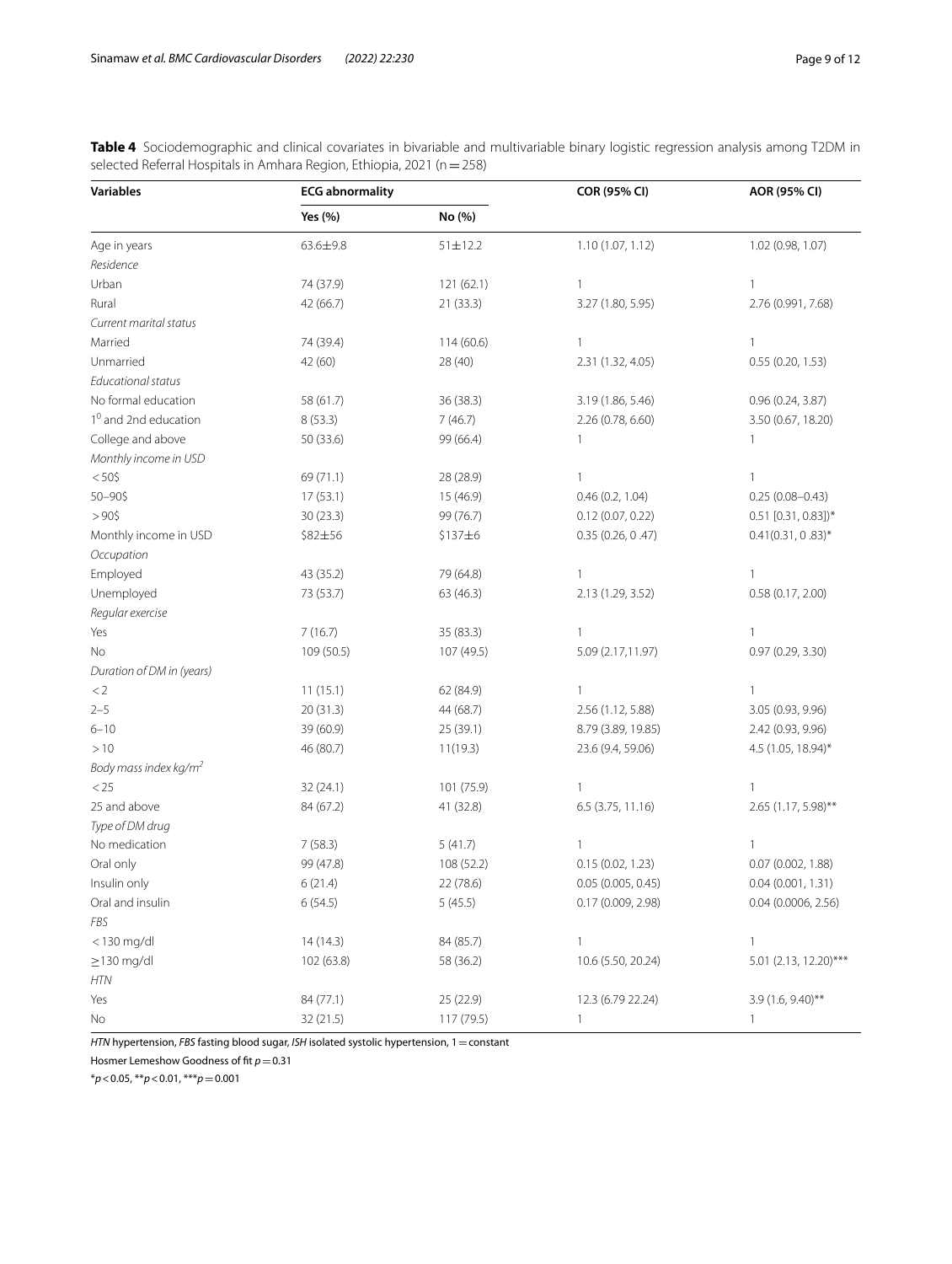the cardiac tissue resulting in silent myocardial ischemia [[42,](#page-10-39) [43](#page-10-40)].

Compared to those with <130 mg/dl of fasting blood sugar, T2DM patients who had  $\geq$  130 mg/dl were 5 times more likely to develop ECG abnormalities. This study was supported by other studies in India [[33\]](#page-10-31), and Netherland [ $19$ ]. This may be due to the fact that transport of glucose across the cell membrane is unregulated by insulin and high glucose concentration damages cells with high intracellular glucose and glucose metabolites. These metabolites activate accessory metabolic pathways, like, as the sorbitol and protein kinase C pathways that result in the formation of oxidative free radicals and the deposition of advanced glycation end products [[44–](#page-10-41)[46](#page-11-0)]. However, a study showed in Jimma (Ethiopia), that fasting blood sugar was not signifcantly associated with ECG abnormality  $[21]$  $[21]$ . This difference might be due to adherence to diabetic medication, and self-glucose monitoring practice awareness creation for the patients [[47\]](#page-11-1).

Body mass index was another associated factor of ECG abnormality in T2DM. The odds of developing ECG abnormality in T2DM with a BMI of 25 kg/m2 and above were 2.65 times higher than those with a healthy BMI. This study was consistent with the study conducted in the Netherlands  $[19]$  $[19]$  and Sub-Saharan Africa  $[39]$  $[39]$  $[39]$ . The reason for this may be due to the fact that being overweight causes several hemodynamic changes like increased stroke and blood volume and an increase in left atrial and pulmonary pressure. These cause structurally altered cardiac tissue such as left atrial enlargement and remodeling, and ventricular hypertrophy. Then, ultimately, these results in obesity-induced ECG changes [[48](#page-11-2), [49](#page-11-3)]. Moreover, a high BMI may lead to derangement of lipid profles i.e. triglyceride, cholesterol, and fatty acids that result in the formation of atherosclerotic plaque in the blood vessels. Then, ultimately it may cause vasoconstriction, thrombosis, and myocardial tissue ischemia [[49](#page-11-3)[–51](#page-11-4)]. Nonetheless, BMI was not signifcantly associated with ECG abnormalities in a study conducted in Nigeria [\[32](#page-10-28)]. This difference might be due to the level of physical activity, dietary modifcation, and lipid-lowering drug utilization [[49–](#page-11-3)[51](#page-11-4)].

## **Strength and limitations of the study**

The strength of this study was assessing the patterns of ECG abnormality and associated factors in multi-center settings, which makes it relatively more representative. But, the fndings of this study should be interpreted by considering the following limitations. As the study was a cross-sectional survey, it is difficult to establish a causeefect relationship. Moreover, the study didn't assess the efects of lipid profles on ECG abnormalities.

## **Conclusion**

Nearly, half of the study participants had electrocardiographic abnormalities. The most common ECG abnormalities were T-wave abnormalities, left axis deviation, sinus tachycardia, left anterior fascicular block, and STsegment depression. Income, duration of diabetes, body mass index, fasting blood sugar, and hypertension were factors that have a statistically signifcant association with ECG abnormalities. The health sector should institute a routine ECG screening for all T2DM patients to reduce ECG abnormalities and further complications.

#### **Abbreviations**

BMI: Body Mass Index; CAD: Coronary artery disease; DM: Diabetes mellitus; ECG: Electrocardiography; FBS: Fasting blood sugar; LVH: Left ventricular hypertrophy.

#### **Acknowledgements**

The authors would like to acknowledge the University of Gondar, Debre Markos University, data collectors, and supervisors. And, we would like to thank the study participants for their participation in the study.

#### **Author contributions**

DS: design, conception methodology, data collection, software, formal analysis, resources, data curation, writing-original manuscript draft, writing-review & editing, visualization, supervision. BD: participated in visualization, methodology, software, data curation, analysis, reviewing the manuscript draft, supervision. MG, MA, KA, AA, YA, ME, MD: took part in methodology, software, data curation, analysis, reviewing the manuscript draft, supervision. All authors read and approved the fnal manuscript.

#### **Funding**

No specifc funding was obtained from governmental or non-governmental organizations.

#### **Availability data and materials**

We included all the relevant information in the manuscript but the refned dataset can be obtained from the corresponding author upon request.

### **Declarations**

#### **Ethical approval and consent to participate**

Ethical approval was obtained from the Ethical Review Committee of the School of Medicine, College of Medicine and Health Sciences, University of Gondar (456/04/2021), and a letter of permission was taken from Amhara Public Health Institute (1081/04/2021). It was confrmed that the study met the ethical and scientifc standards outlined in national and international guidelines. Written informed consent was obtained from each study participant. Study participants that have ECG abnormalities were consulted with a cardiologist for further examinations.

#### **Consent for publication**

Not applicable.

#### **Patient and public involvement**

Patients were not formally involved in developing this specifc study design.

#### **Competing of interests**

All authors declare that they have no confict of interest.

#### **Author details**

<sup>1</sup> Department of Biomedical Science, School of Medicine, College of Medicine and Health Sciences, Debre Markos University, P. O. Box 269, Debre Markos, Ethiopia. <sup>2</sup> Department of Human Physiology, School of Medicine, College of Medicine and Health Sciences, University of Gondar, P. O. Box 196, Gondar,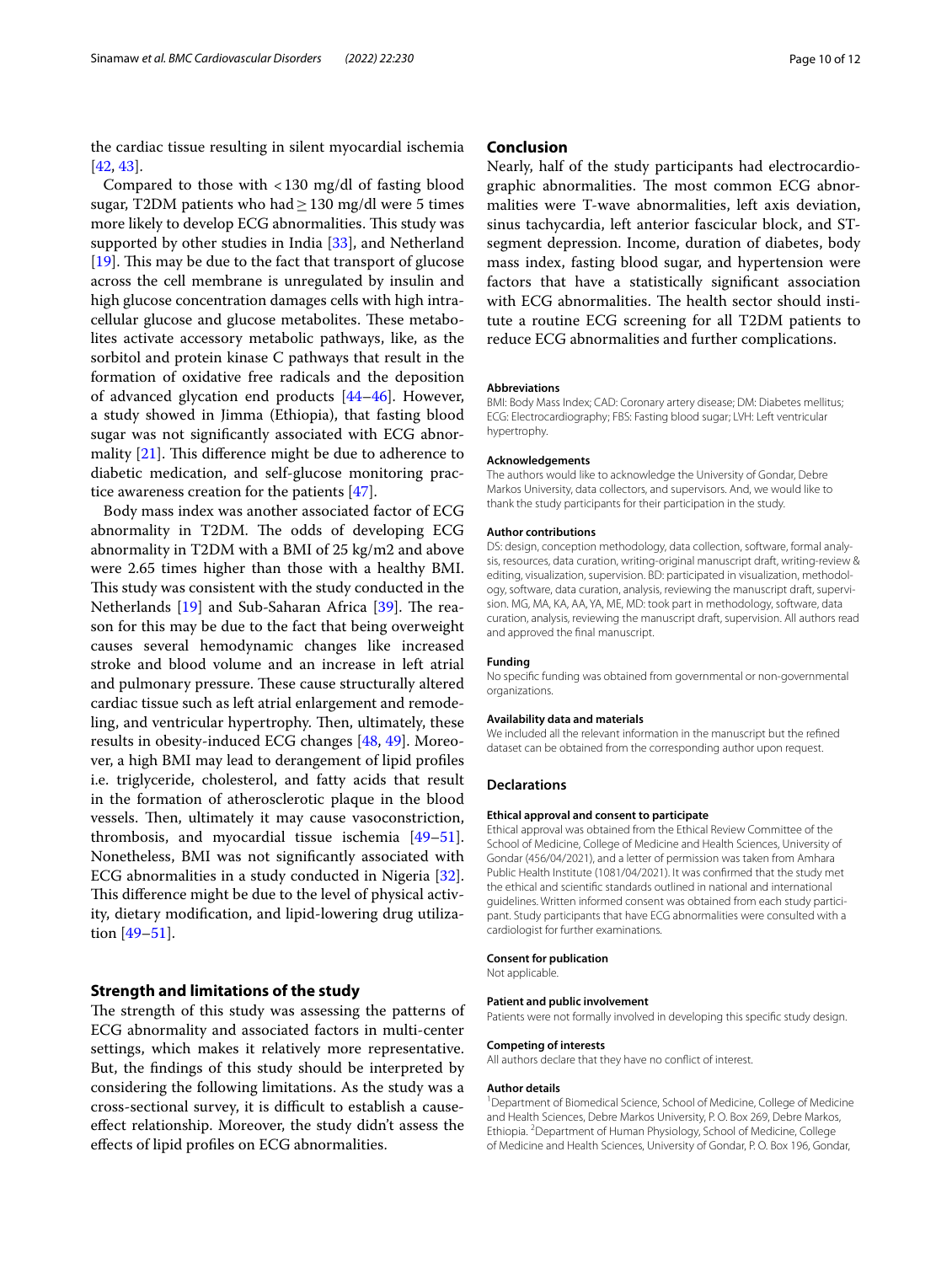Ethiopia. <sup>3</sup> Department of Internal Medicine, School of Medicine, College of Medicine and Health Sciences, University of Gondar, P. O. Box 196, Gondar, Ethiopia. 4 Department of Biomedical Science, School of Medicine, College of Medicine and Health Sciences, Meda Welabu University, P. O. Box 247, Meda Welabu, Ethiopia.

#### Received: 13 December 2021 Accepted: 6 May 2022 Published online: 19 May 2022

#### **References**

- <span id="page-10-0"></span>1. Matheus AS, Tannus LR, Cobas RA, Palma CC, Negrato CA, Gomes MD. Impact of diabetes on cardiovascular disease: an update. Int J Hypertens. 2013;2013:15.
- 2. Fan W. Epidemiology in diabetes mellitus and cardiovascular disease. Cardiovasc Endocrinol. 2017;6(1):8.
- <span id="page-10-4"></span>3. Leon BM, Maddox TM. Diabetes and cardiovascular disease: epidemiology, biological mechanisms, treatment recommendations, and future research. World J Diabetes. 2015;6(13):1246.
- <span id="page-10-1"></span>4. Fox CS, Golden SH, Anderson C, Bray GA, Burke LE, De Boer IH, Deedwania P, Eckel RH, Ershow AG, Fradkin J, Inzucchi SE. Update on prevention of cardiovascular disease in adults with type 2 diabetes mellitus in light of recent evidence: a scientifc statement from the American Heart Association and the American Diabetes Association. Circulation. 2015;132(8):691–718.
- <span id="page-10-2"></span>5. Al-Salameh A, Chanson P, Bucher S, Ringa V, Becquemont L. Cardiovascular disease in type 2 diabetes: a review of sex-related diferences in predisposition and prevention. Mayo Clin Proc. 2019;94(2):287–308.
- <span id="page-10-3"></span>Holt RIG, Cockram C, Flyvbjerg A, Goldstein BJ. Textbook of Diabetes, vol. 9. Hoboken: John Wiley & Sons; 2010. p. 635.
- <span id="page-10-5"></span>7. Laakso M. Cardiovascular disease in type 2 diabetes from population to man to mechanisms: the Kelly West Award Lecture 2008. Diabetes Care. 2010;33(2):442–9.
- <span id="page-10-6"></span>8. Chawla A, Chawla R, Jaggi S. Microvascular and macrovascular complications in diabetes mellitus: distinct or continuum? Indian J Endocrinol Metab. 2016;20(4):546–51.
- <span id="page-10-29"></span>9. Martín-Timón I, Sevillano-Collantes C, Segura-Galindo A, Del Cañizo-Gómez FJ. Type 2 diabetes and cardiovascular disease: have all risk factors the same strength? World J Diabetes. 2014;5(4):444–70.
- 10. Ormazabal V, Nair S, Elfeky O, Aguayo C, Salomon C, Zuñiga FA. Association between insulin resistance and the development of cardiovascular disease. Cardiovasc Diabetol. 2018;17(1):1–14.
- <span id="page-10-30"></span>11. Tangvarasittichai S. Oxidative stress, insulin resistance, dyslipidemia, and type 2 diabetes mellitus. World J Diabetes. 2015;6(3):456.
- <span id="page-10-7"></span>12. Henning RJ. Type-2 diabetes mellitus and cardiovascular disease. Future Cardiol. 2018;14(6):491–509.
- <span id="page-10-8"></span>13. International Diabetes Federation Guideline Development Group. Global guideline for type 2 diabetes. Diabetes Res Clin Pract. 2014;104(1):1–52.
- <span id="page-10-9"></span>14. Simova I, Christov I, Bortolan G. A review on electrocardiographic changes in diabetic patients. Curr Diabetes Rev. 2015;11(2):102–6.
- <span id="page-10-10"></span>15. Sellers MB, Divers J, Lu L, Xu J, Smith SC, Bowden DW, et al. Prevalence and determinants of electrocardiographic abnormalities in African Americans with type 2 diabetes. J Epidemiol Glob Health. 2014;4(4):289–96.
- <span id="page-10-11"></span>16. Poirier P, Bertrand OF, Leipsic J, Mancini GJ, Raggi P, Roussin A. Screening for the presence of cardiovascular disease. Can J Diabetes. 2018;01(42):S170–7.
- <span id="page-10-12"></span>17. Kittnar OJPR. Electrocardiographic changes in diabetes mellitus. Physiol Res. 2015;64:S559.
- <span id="page-10-13"></span>18. Ndour MA, Abdoulaye L, Codou FB, Mohamed LY, Nafy N, Diaba DN, et al. Electrocardiographic changes in patients with type 2 diabetes multicenttic cross-sectional and descriptive study in Dakar. Open J Intern Med. 2017;7(03):64.
- <span id="page-10-14"></span>19. Harms PP, van der Heijden AA, Rutters F, Tan HL, Beulens JW, Nijpels G, et al. Prevalence of ECG abnormalities in people with type 2 diabetes: the Hoorn diabetes care system cohort. J Diabetes Complicat. 2021;35(2):107810.
- <span id="page-10-15"></span>20. Olamoyegun AM, Ogunmola OO, Oladosu YT, Kolawole BA. Prevalence, variants, and determinants of electrocardiographic abnormalities amongst elderly Nigerians with type 2 diabetes. Int Res J Med Med Sci. 2013;4(8):107.
- <span id="page-10-16"></span>21. Bedane DA, Tadesse S, Bariso M, Reta W, Desu G. Assessment of electrocardiogram abnormality and associated factors among apparently healthy adult type 2 diabetic patients on follow-up at Jimma Medical Center, Southwest Ethiopia: cross-sectional study. BMC Cardiovasc Disord. 2021;21(1):1–8.
- <span id="page-10-17"></span>22. Committee DCCPG. Diabetes Canada 2018 clinical practice guidelines for the prevention and management of diabetes in Canada. Can J Diabetes. 2018;42(Suppl 1):S1–325.
- <span id="page-10-18"></span>23. Cadogan M, Nickson C. ECG basics. Retrieved Dec. 2014;8:2014.
- <span id="page-10-19"></span>24. Garcia TB. 12-lead ECG: The art of Interpretation. Massachusetts: Jones & Bartlett Publishers; 2013.
- <span id="page-10-21"></span>25. Abiodun A, Oladimeji A, Bamidele T, Adewole A, Mayowa O. Prevalence of ECG abnormalities among adults with metabolic syndrome in a Nigerian Teaching Hospital. Afr Health Sci. 2019;19(4):2829–38.
- <span id="page-10-22"></span>26. Coustet B, Lhuissier FJ, Vincent R, Richalet J-P. Electrocardiographic changes during exercise in acute hypoxia and susceptibility to severe high-altitude illnesses. Circulation. 2015;131(9):786–94.
- <span id="page-10-23"></span>27. Prineas RJ, Crow RS, Zhang Z-M. The Minnesota code manual of electrocardiographic fndings. London: Springer Science & Business Media; 2009.
- <span id="page-10-24"></span>28. Bull FC, Al-Ansari SS, Biddle S, Borodulin K, Buman MP, Cardon G, et al. World Health Organization 2020 guidelines on physical activity and sedentary behavior. Br J Sports Med. 2020;54(24):1451–62.
- <span id="page-10-25"></span>29. Bigsten A, Makonnen N. The anatomy of income distribution in urban Ethiopia. Afr Dev Rev. 1999;11(1):1–30.
- <span id="page-10-26"></span>30. Kuczmarski RJ. CDC Growth Charts: United States. USA: US Department of Health and Human Services, Centers for Disease Control and Prevention; 2000.
- <span id="page-10-27"></span>31. de Santiago A, García-Lledó A, Ramos E, Santiago C. Prognostic value of ECGs in patients with type-2 diabetes mellitus without known cardiovascular disease. Rev Esp Cardiol (Engl Ed). 2007;60(10):1035–41.
- <span id="page-10-28"></span>32. Obilom RE. Screening for electrocardiographic abnormalities among patients with type 2 diabetes mellitus seen at the Jos university teaching hospital, Jos Plateau State, Nigeria. Faculty of family medicine. 2008.
- <span id="page-10-31"></span>33. Gupta S, Gupta RK, Kulshrestha M, Chaudhary RR. Evaluation of ECG abnormalities in patients with asymptomatic type 2 diabetes mellitus. J Clin Diagn Res JCDR. 2017;11(4):OC39–41.
- <span id="page-10-32"></span>34. Bashier A, Bin Hussain A, Abdelgadir E, Alawadi F, Sabbour H, Chilton R. Consensus recommendations for the management of patients with type 2 diabetes mellitus and cardiovascular diseases. Diabetol Metab Syndr. 2019;11(1):80.
- <span id="page-10-33"></span>35. Houle J, Lauzier-Jobin F, Beaulieu M-D, Meunier S, Coulombe S, Côté J, et al. Socioeconomic status and glycemic control in adult patients with type 2 diabetes: a mediation analysis. BMJ Open Diabetes Res Care. 2016;4(1):e000184.
- <span id="page-10-34"></span>36. Bello-Sani F, Anumah F. Electrocardiographic abnormalities in persons with type 2 diabetes in Kaduna, Northern Nigeria. Int J Diabetes Metabolism. 2009;17:99–103.
- <span id="page-10-20"></span>37. Agashe S, Petak S. Cardiac autonomic neuropathy in diabetes mellitus. Methodist Debakey Cardiovasc J. 2018;14(4):251–6.
- <span id="page-10-35"></span>38. Kittnar O. Electrocardiographic changes in diabetes mellitus. Physiol Res. 2015;64(Suppl 5):S559–66.
- <span id="page-10-36"></span>39. Dzudie A, Choukem SP, Adam AK, Kengne AP, Gouking P, Dehayem M, et al. Prevalence and determinants of electrocardiographic abnormalities in Sub-Saharan African individuals with type 2 diabetes. Cardiovasc J Afr. 2012;23(10):533–7.
- <span id="page-10-37"></span>40. Sharma A, Mittal S, Aggarwal R, Chauhan MK. Diabetes and cardiovascular disease: inter-relation of risk factors and treatment. Future J Pharm Sci. 2020;6(1):130.
- <span id="page-10-38"></span>41. Soliman EZ, Backlund JYC, Bebu I, Li Y, Zhang ZM, Cleary PA, et al. Progression of electrocardiographic abnormalities in Type 1 Diabetes during 16 years of follow-up: the epidemiology of diabetes interventions and complications (EDIC) study. J Am Heart Assoc. 2016;5(3):e002882.
- <span id="page-10-39"></span>42. Oh GC, Cho H-J. Blood pressure and heart failure. Clin Hypertens. 2020;26(1):1.
- <span id="page-10-40"></span>43. Subramaniam V, Lip GY. Hypertension to heart failure: a pathophysiological spectrum relating blood pressure, drug treatments and stroke. Expert Rev Cardiovasc Ther. 2009;7(6):703–13.
- <span id="page-10-41"></span>44. Haas AV, McDonnell ME. Pathogenesis of cardiovascular disease in diabetes. Endocrinol Metab Clin N Am. 2018;47(1):51–63.